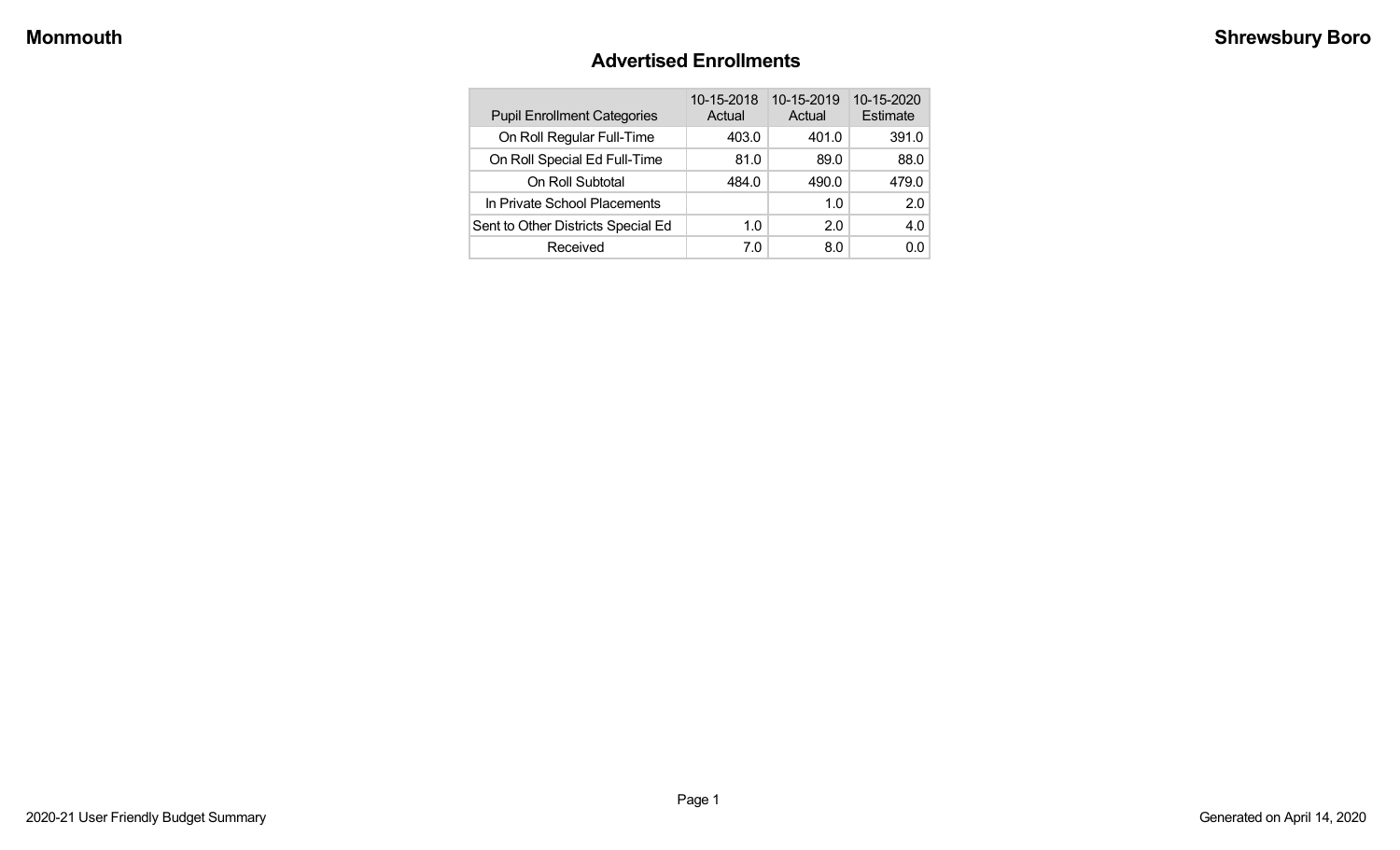#### **Advertised Revenues**

| <b>Budget Category</b>                             | Description                                   | Account      | 2018-19<br>Actual | 2019-20<br>Revised  | 2020-21<br>Proposed |
|----------------------------------------------------|-----------------------------------------------|--------------|-------------------|---------------------|---------------------|
|                                                    | Local Tax Levy                                | 10-1210      | 8,119,545         | 8,336,913           | 8,503,651           |
| <b>General Fund Revenues from Local Sources</b>    | <b>Total Tuition</b>                          | 10-1300      | 108,474           | 133,449             | 70,000              |
|                                                    | <b>Unrestricted Miscellaneous Revenues</b>    | 10-1XXX      | 11,642            | 0                   | 0                   |
|                                                    | <b>Total Revenues from Local Sources</b>      |              | 8,239,661         | 8,470,362 8,573,651 |                     |
|                                                    | <b>Categorical Transportation Aid</b>         | 10-3121      | 14,089            | 14,089              | 14,089              |
|                                                    | <b>Extraordinary Aid</b>                      | 10-3131      | 21,471            | 0                   | 0                   |
|                                                    | <b>Categorical Special Education Aid</b>      | 10-3132      | 228,214           | 258,218             | 306,028             |
| <b>General Fund Revenues from State Sources</b>    | <b>Categorical Security Aid</b>               | 10-3177      | 36,888            | 36,888              | 36,888              |
|                                                    | Adjustment Aid                                | 10-3178      | 7,643             | 7,643               | 7,643               |
|                                                    | <b>Other State Aids</b>                       | 10-3XXX      | 2,642             | $\mathbf 0$         | $\Omega$            |
|                                                    | <b>Total Revenues from State Sources</b>      |              | 310,947           | 316,838             | 364,648             |
|                                                    | <b>Budgeted Fund Balance-Operating Budget</b> | 10-303       | 0                 | 150,000             | 109,429             |
| <b>General Fund Revenues from Other Sources</b>    | <b>Adjustment for Prior Year Encumbrances</b> |              | $\Omega$          | 160,779             | 0                   |
|                                                    | Actual Revenues (Over)/Under Expenditures     |              | $-82,829$         | $\mathbf{0}$        | $\Omega$            |
| <b>General Fund Revenues</b>                       | <b>Total Operating Budget</b>                 |              | 8,467,779         | 9,097,979           | 9,047,728           |
| Special Revenue Fund Revenues from State Sources   | <b>Other Restricted Entitlements</b>          | 20-32XX      | 29,226            | 36,452              | 0                   |
|                                                    | <b>Total Revenues from State Sources</b>      |              | 29,226            | 36,452              | 0                   |
|                                                    | Title I                                       | 20-4411-4416 | 12,681            | 11,888              | 10,000              |
|                                                    | Title II                                      | 20-4451-4455 | 10,631            | 10,059              | 8,000               |
| Special Revenue Fund Revenues from Federal Sources | Title IV                                      | 20-4471-4474 | 5,352             | 4,971               | 4,000               |
|                                                    | I.D.E.A. Part B (Handicapped)                 | 20-4420-4429 | 128,874           | 126,402             | 110,000             |
|                                                    | <b>Total Revenues from Federal Sources</b>    |              | 157,538           | 153,320             | 132,000             |
| Special Revenue Fund Revenues                      | <b>Total Grants and Entitlements</b>          |              | 186,764           | 189,772             | 132,000             |
| Debt Service Fund Revenues from Local Sources      | Local Tax Levy                                | 40-1210      | 252,256           | 252,857             | 253,076             |
|                                                    | <b>Total Revenues from Local Sources</b>      |              | 252,256           | 252,857             | 253,076             |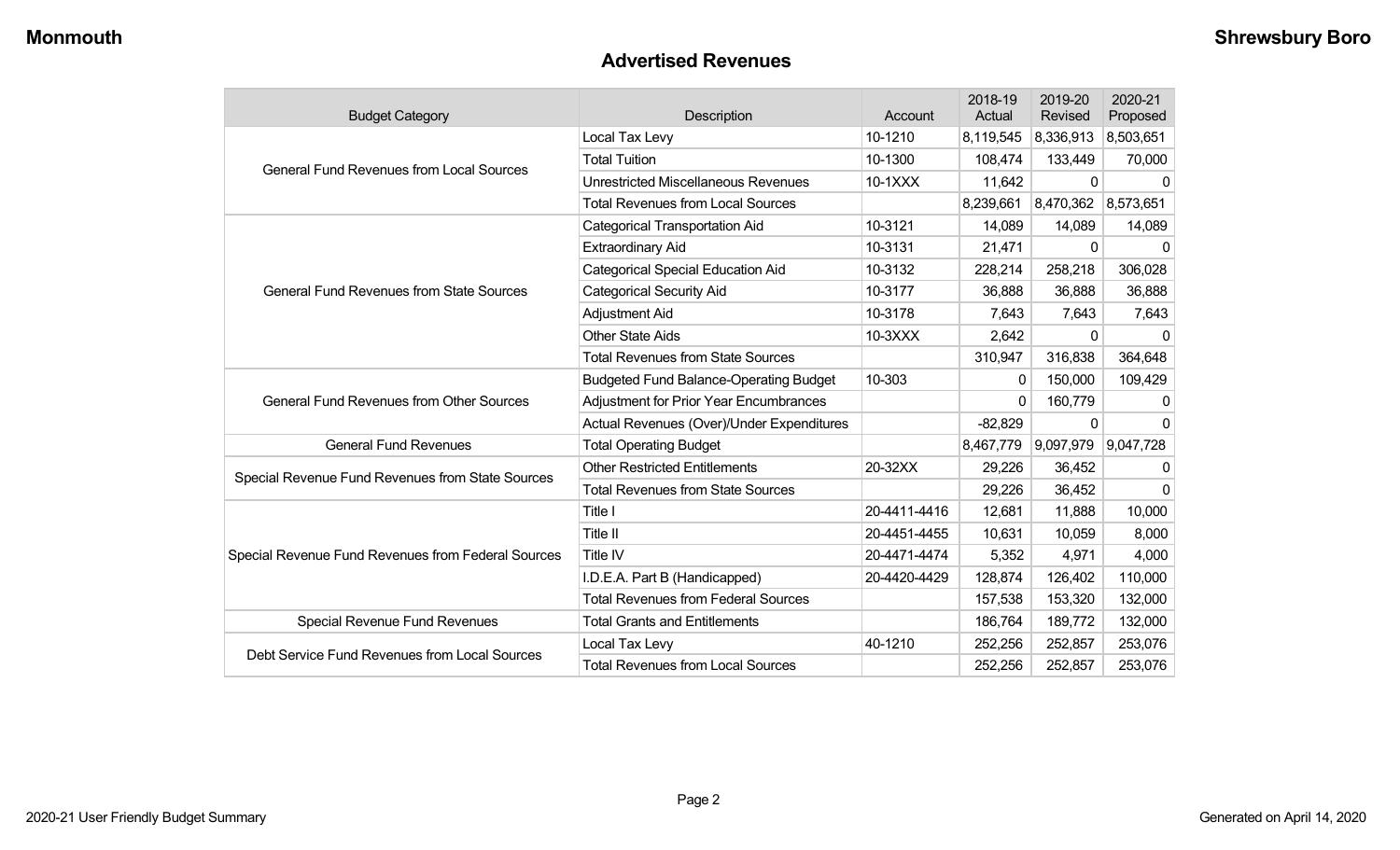#### **Advertised Revenues**

| <b>Budget Category</b>                        | Description                                    | Account | 2018-19<br>Actual | 2019-20<br>Revised | 2020-21<br>Proposed |
|-----------------------------------------------|------------------------------------------------|---------|-------------------|--------------------|---------------------|
| Debt Service Fund Revenues from Other Sources | <b>Total Local Repayment of Debt</b>           |         | 252.256           | 252,857            | 253,076             |
|                                               | Actual Revenues (Over)/Under Expenditures      |         |                   |                    | $\mathbf{0}$        |
| Debt Service Fund Revenues                    | Total Repayment of Debt                        |         | 252,257           | 252,857            | 253,076             |
| All Fund Revenues                             | <b>Total Revenues/Sources</b>                  |         | 8,906,800         | 9,540,608          | 9,432,804           |
| Revenues Net of Transfers                     | <b>Total Revenues/Sources Net of Transfers</b> |         | 8,906,800         | 9,540,608          | 9,432,804           |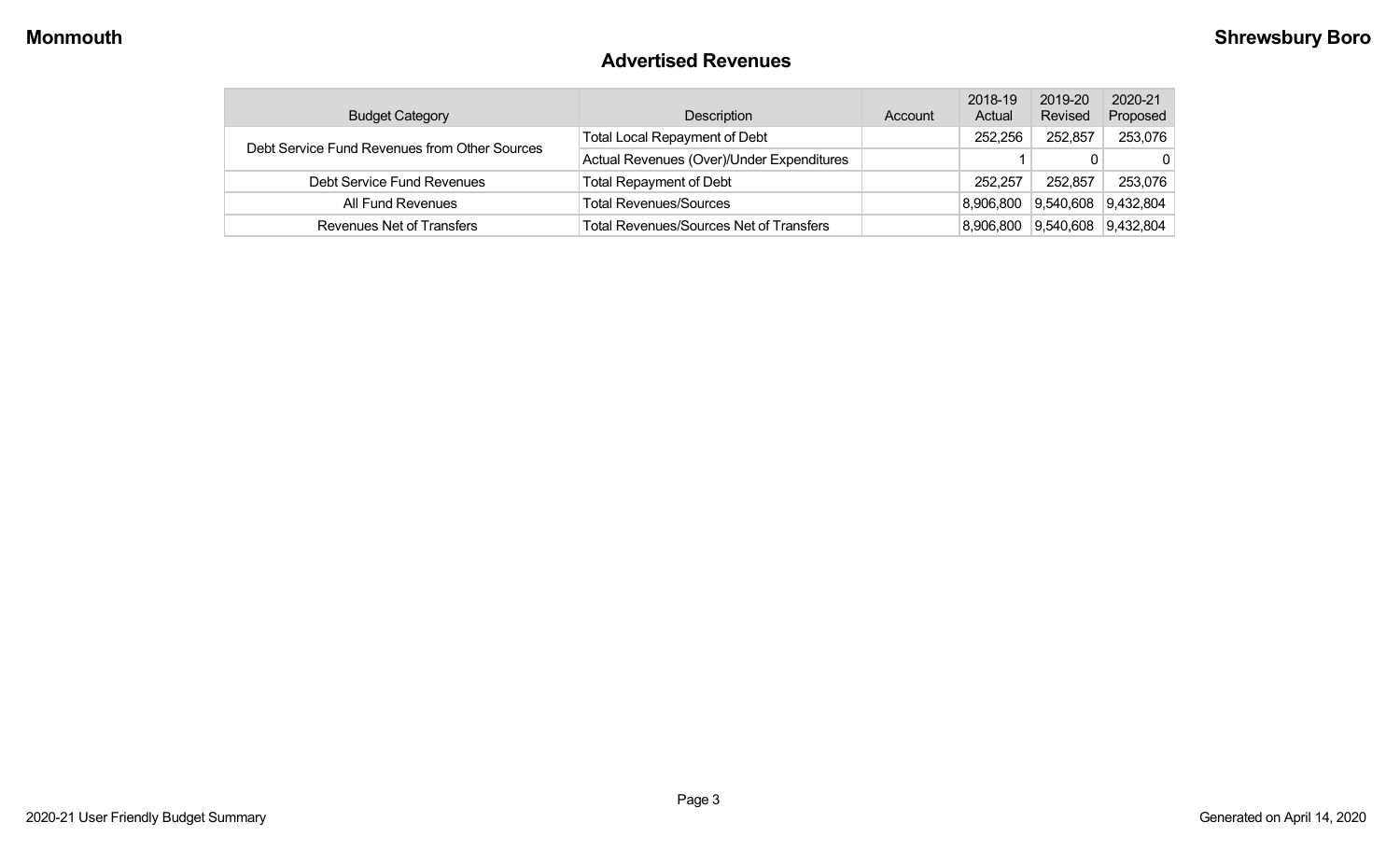## **Advertised Appropriations**

| <b>Budget Category</b>                                                       | Description                                                                        | Account        | 2018-19<br>Actual | 2019-20<br>Revised            | 2020-21<br>Proposed |
|------------------------------------------------------------------------------|------------------------------------------------------------------------------------|----------------|-------------------|-------------------------------|---------------------|
|                                                                              | <b>Regular Programs-Instruction</b><br>11-1XX-100-XXX                              |                | 3,070,496         | 3,082,107                     | 3,208,868           |
|                                                                              | <b>Special Education-Instruction</b>                                               | 11-2XX-100-XXX | 887,914           | 973,046                       | 1,003,903           |
| General Fund Current Expenses for Instruction                                | School-Sponsored Cocurricular or Extracurricular Activities-Instruction            | 11-401-100-XXX | 34,922            | 41,567                        | 43,500              |
|                                                                              | School-Sponsored Athletics-Instruction                                             | 11-402-100-XXX | 25,116            | 28,766                        | 21,500              |
|                                                                              | Other Supplemental/At-Risk Programs                                                | 11-424-XXX-XXX | 99,681            | 129,127                       | 130,860             |
|                                                                              | Undistributed Expenditures-Instruction (Tuition)                                   | 11-000-100-XXX | 134,269           | 131,772                       | 173,222             |
|                                                                              | Undistributed Expenditures-Attendance and Social Work                              | 11-000-211-XXX | 27,738            | 30,075                        | 30,978              |
|                                                                              | Undistributed Expenditures-Health Services                                         | 11-000-213-XXX | 66,984            | 78,120                        | 83,359              |
|                                                                              | Undistributed Expenditures-Speech, OT, PT and Related Services                     | 11-000-216-XXX | 239,006           | 279,846                       | 291,436             |
|                                                                              | Undistributed Expenditures-Other Support Services, Students-Extraordinary Services | 11-000-217-XXX | 8,601             | 22,832                        | 0                   |
|                                                                              | <b>Undistributed Expenditures-Guidance</b>                                         | 11-000-218-XXX | 68,921            | 75,195                        | 79,189              |
|                                                                              | Undistributed Expenditures-Child Study Teams                                       | 11-000-219-XXX | 374,690           | 452,151                       | 455,231             |
|                                                                              | Undistributed Expenditures-Improvement of Instruction Services                     | 11-000-221-XXX | 78,661            | 88,768                        | 91,655              |
| General Fund Current Expenses for Support Services                           | Undistributed Expenditures-Education Media Services/Library                        | 11-000-222-XXX | 93,258            | 112,550                       | 110,633             |
|                                                                              | Undistributed Expenditures-Instructional Staff Training Services                   | 11-000-223-XXX | 9,784             | 7,500                         | 27,924              |
|                                                                              | Undistributed Expenditures-Support Services-General Administration                 | 11-000-230-XXX | 320,100           | 396,015                       | 368,643             |
|                                                                              | Undistributed Expenditures-Support Services-School Administration                  | 11-000-240-XXX | 104,847           | 110,025                       | 111,518             |
|                                                                              | Undistributed Expenditures-Central Services                                        | 11-000-251-XXX | 307,136           | 312,235                       | 321,944             |
|                                                                              | Undistributed Expenditures-Administrative InformationTechnology                    | 11-000-252-XXX | 43,971            | 45,791                        | 47,149              |
|                                                                              | Undistributed Expenditures-Operation and Maintenance of Plant Services             | 11-000-26X-XXX | 678,493           | 669,325                       | 659,317             |
|                                                                              | Undistributed Expenditures-Student Transportation Services                         | 11-000-270-XXX | 128,960           | 177,908                       | 138,650             |
|                                                                              | Personal Services-Employee Benefits                                                | 11-XXX-XXX-2XX | 1,587,057         | 1,708,696                     | 1,635,621           |
|                                                                              | <b>Total Undistributed Expenditures</b>                                            |                | 4,272,476         | 4,698,804                     | 4,626,469           |
| <b>Total General Current Expense</b><br><b>General Fund Current Expenses</b> |                                                                                    |                | 8,390,605         | 8,953,417                     | 9,035,100           |
|                                                                              | Equipment                                                                          | 12-XXX-XXX-730 | 14,546            | 0                             | $\mathbf 0$         |
| Capital Outlay                                                               | <b>Facilities Acquisition and Construction Services</b>                            | 12-000-400-XXX | 62,628            | 144,562                       | 12,628              |
|                                                                              | <b>Total Capital Outlay</b>                                                        |                | 77,174            | 144,562                       | 12,628              |
| General Fund Expenses and Transfers                                          | <b>General Fund Grand Total</b>                                                    |                |                   | 8,467,779 9,097,979 9,047,728 |                     |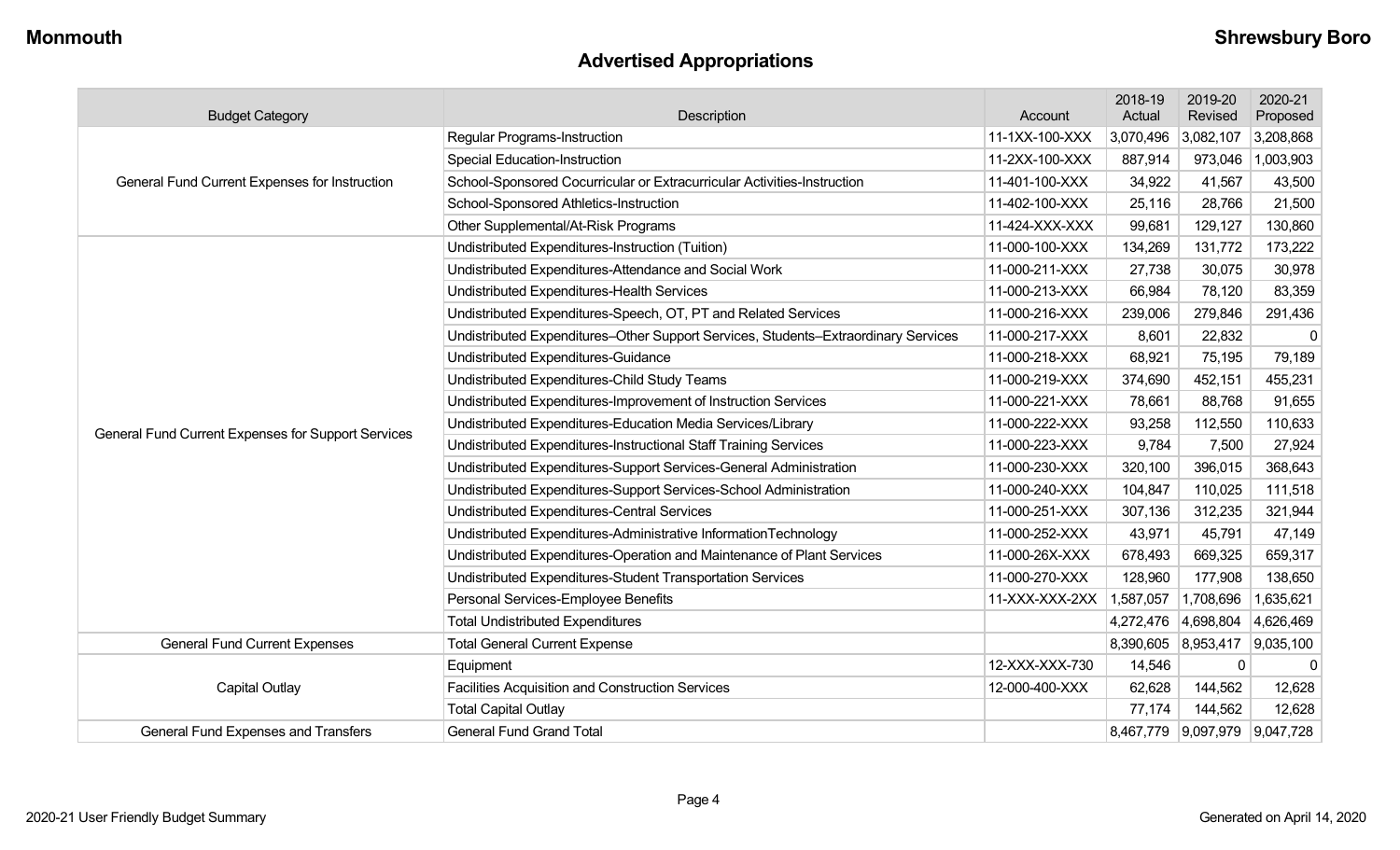## **Advertised Appropriations**

| <b>Budget Category</b>                                        | Description                                | Account        | 2018-19<br>Actual | 2019-20<br>Revised  | 2020-21<br>Proposed |
|---------------------------------------------------------------|--------------------------------------------|----------------|-------------------|---------------------|---------------------|
|                                                               | Nonpublic Textbooks                        | 20-XXX-XXX-XXX | 2,824             | 3,004               | 0                   |
|                                                               | Nonpublic Nursing Services                 | 20-XXX-XXX-XXX | 5,480             | 5,529               | 0                   |
| Special Revenue Fund Expenses for Other State Projects        | Nonpublic Technology Initiative            | 20-XXX-XXX-XXX | 2,049             | 2,052               | 0                   |
|                                                               | Nonpublic Security Aid                     | 20-XXX-XXX-XXX | 8,090             | 8,550               | 0                   |
|                                                               | Other                                      | 20-XXX-XXX-XXX | 10,783            | 17,317              | 0                   |
| Special Revenue Fund Expenses for State Projects              | <b>Total State Projects</b>                | 20-XXX-XXX-XXX | 29,226            | 36,452              | 0                   |
|                                                               | Title I                                    | 20-XXX-XXX-XXX | 12,681            | 11,888              | 10,000              |
|                                                               | Title II                                   | 20-XXX-XXX-XXX | 10,631            | 10,059              | 8,000               |
| Special Revenue Fund Expenses for Federal Projects            | Title IV                                   | 20-XXX-XXX-XXX | 5,352             | 4,971               | 4,000               |
|                                                               | I.D.E.A. Part B (Handicapped)              | 20-XXX-XXX-XXX | 128,874           | 126,402             | 110,000             |
|                                                               | <b>Total Federal Projects</b>              | 20-XXX-XXX-XXX | 157,538           | 153,320             | 132,000             |
| Special Revenue Fund Expenses                                 | <b>Total Special Revenue Funds</b>         |                | 186,764           | 189,772             | 132,000             |
| Debt Service Fund Expenses                                    | <b>Total Regular Debt Service</b>          | 40-701-510-XXX | 252,257           | 252,857             | 253,076             |
|                                                               | <b>Total Debt Service Funds</b>            |                | 252,257           | 252,857             | 253,076             |
| All Fund Expenses<br><b>Total Expenditures/Appropriations</b> |                                            |                | 8,906,800         | 9,540,608           | 9,432,804           |
| <b>Expenses Net of Transfers</b>                              | <b>Total Expenditures Net of Transfers</b> |                | 8,906,800         | 9,540,608 9,432,804 |                     |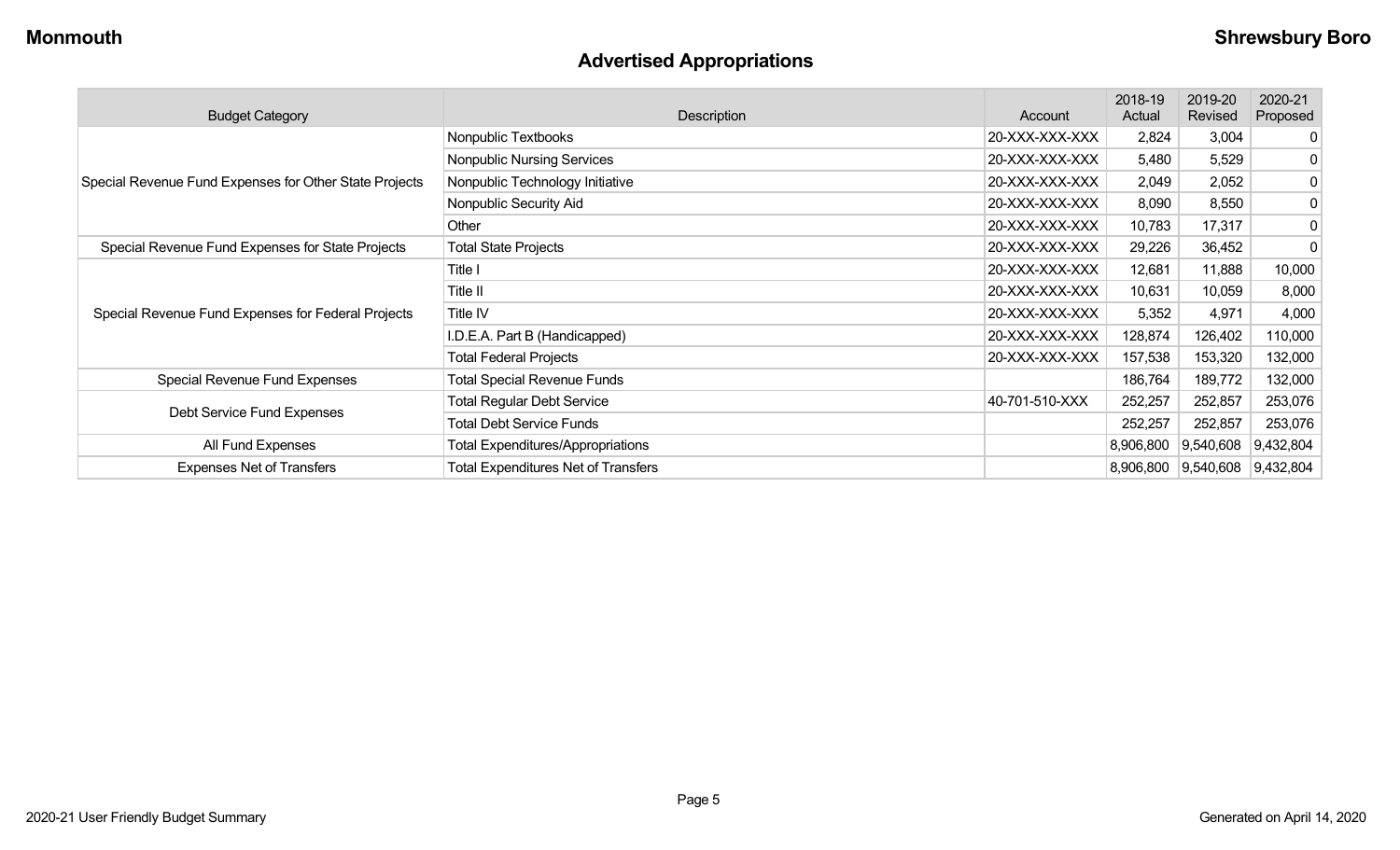## **Advertised Recapitulation of Balances**

| <b>Fund Balance Category</b>                   | <b>Budget Category</b>                                           | Audited<br><b>Balance</b><br>06/30/2018 | Audited<br><b>Balance</b><br>06/30/2019 | Estimated<br><b>Balance</b><br>06/30/2020 | Estimated<br><b>Balance</b><br>06/30/2021 |
|------------------------------------------------|------------------------------------------------------------------|-----------------------------------------|-----------------------------------------|-------------------------------------------|-------------------------------------------|
|                                                | <b>Capital Reserve</b>                                           | 445,312                                 | 445,312                                 | 445,312                                   | 445,312                                   |
|                                                | <b>Adult Education Programs</b>                                  | 0                                       | 0                                       |                                           |                                           |
|                                                | Maintenance Reserve                                              | 170,005                                 | 170,005                                 | 170,005                                   | 170,005                                   |
|                                                | Legal Reserve                                                    | 25,000                                  | 25,000                                  | 25,000                                    |                                           |
| <b>Restricted for General Operating Budget</b> | <b>Tuition Reserve</b>                                           | 0                                       | 0                                       |                                           |                                           |
|                                                | <b>Current Expense Emergency Reserve</b>                         | 0                                       | $\Omega$                                |                                           |                                           |
|                                                | Impact Aid Reserve for General Expenses (Sections 8002 and 8003) | 0                                       | $\Omega$                                | 0                                         |                                           |
|                                                | Impact Aid Reserve for Capital Expenses (Sections 8007 and 8008) | 0                                       | $\mathbf{0}$                            |                                           |                                           |
| Restricted for Repayment of Debt               | Repayment of Debt                                                |                                         |                                         |                                           |                                           |
|                                                | <b>General Operating Budget</b>                                  | 354,912                                 | 334,429                                 | 259,429                                   | 175,000                                   |
| Unrestricted                                   | Repayment of Debt                                                |                                         | 0                                       |                                           |                                           |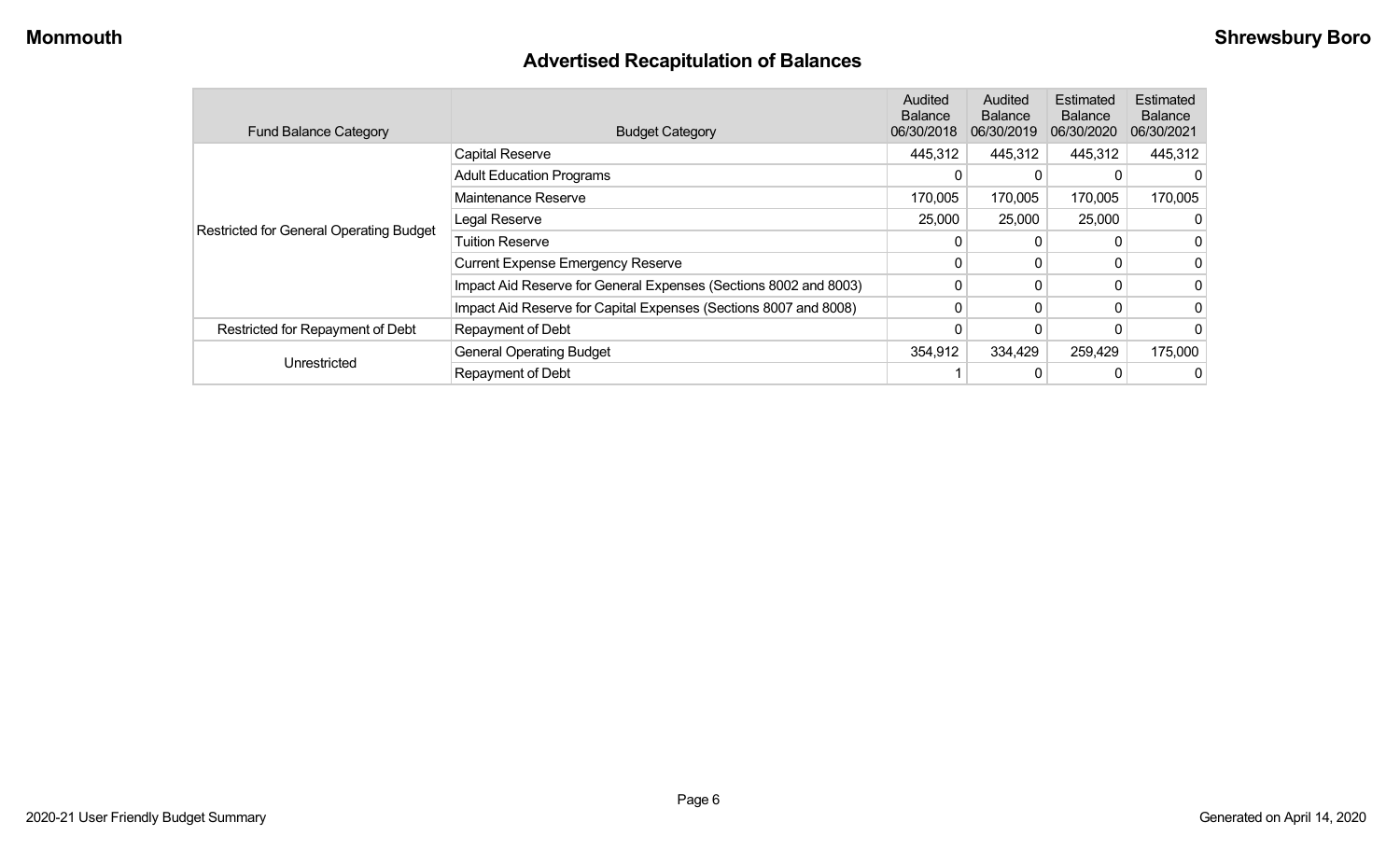#### **Advertised Per Pupil Cost Calculations**

| Per Pupil Cost Calculations                       | 2017-18<br><b>Actual Costs</b> | 2018-19<br><b>Actual Costs</b> | 2019-20<br><b>Original Budget</b> | 2019-20<br><b>Revised Budget</b> | 2020-21<br><b>Proposed Budget</b> |
|---------------------------------------------------|--------------------------------|--------------------------------|-----------------------------------|----------------------------------|-----------------------------------|
| <b>Total Budgetary Comparative Per Pupil Cost</b> | \$17,122                       | \$16,859                       | \$17,341                          | \$17,577                         | \$18,147                          |
| <b>Total Classroom Instruction</b>                | \$11,790                       | \$10,718                       | \$10,975                          | \$10,909                         | \$11,396                          |
| <b>Classroom-Salaries and Benefits</b>            | \$10,982                       | \$9,894                        | \$10,285                          | \$10,146                         | \$10,641                          |
| Classroom-General Supplies and Textbooks          | \$408                          | \$456                          | \$310                             | \$379                            | \$359                             |
| <b>Classroom-Purchased Services</b>               | \$401                          | \$368                          | \$380                             | \$383                            | \$396                             |
| <b>Total Support Services</b>                     | \$2,101                        | \$2,516                        | \$2,677                           | \$2,870                          | \$2,951                           |
| Support Services-Salaries and Benefits            | \$1,705                        | \$2,184                        | \$2,206                           | \$2,267                          | \$2,318                           |
| <b>Total Administrative Costs</b>                 | \$1,721                        | \$1,856                        | \$2,033                           | \$2,045                          | \$2,043                           |
| <b>Administration Salaries and Benefits</b>       | \$1,186                        | \$1,487                        | \$1,471                           | \$1,479                          | \$1,530                           |
| Total Operations and Maintenance of Plant         | \$1,422                        | \$1,608                        | \$1,538                           | \$1,566                          | \$1,584                           |
| Operations and Maintenance-Salaries and Benefits  | \$669                          | \$846                          | \$880                             | \$859                            | \$951                             |
| <b>Board Contribution to Food Services</b>        | \$0                            | \$0                            | \$0                               | \$0                              | \$0                               |
| <b>Total Extracurricular Costs</b>                | \$88                           | \$161                          | \$118                             | \$186                            | \$173                             |
| <b>Total Equipment Costs</b>                      | \$0                            | \$30                           | \$0                               | \$0                              | \$0                               |
| Legal Costs                                       | \$156                          | \$39                           | \$121                             | \$122                            | \$84                              |
| Employee Benefits as a percentage of salaries*    | 27.69%                         | 29.42%                         | 31.07%                            | 30.47%                           | 28.00%                            |

\*Does not include pension and social security paid by the State on-behalf of the district.

\*\*Federal and State funds in the blended resource school-based budgets.

The information presented in columns 1 through 3 as well as the related descriptions of the per pupil cost calculations are contained in the Taxpayers' Guide to Education Spending and can be found on the Department of Education's Internet website: http://www.state.nj.us/education/guide/. This publication is also available in the board office and public libraries. The same calculations were performed using the 2019-20 revised appropriations and the 2020-21 budgeted appropriations presented in this advertised budget. Total Budgetary Comparative Per Pupil Cost is defined as current expense exclusive of tuition expenditures, transportation, residential costs, and judgments against the school district. For all years it also includes the restricted entitlement aids. With the exception of Total Equipment Cost, each of the other per pupil cost calculations presented is a component of the total comparative per pupil cost, although all components are not shown.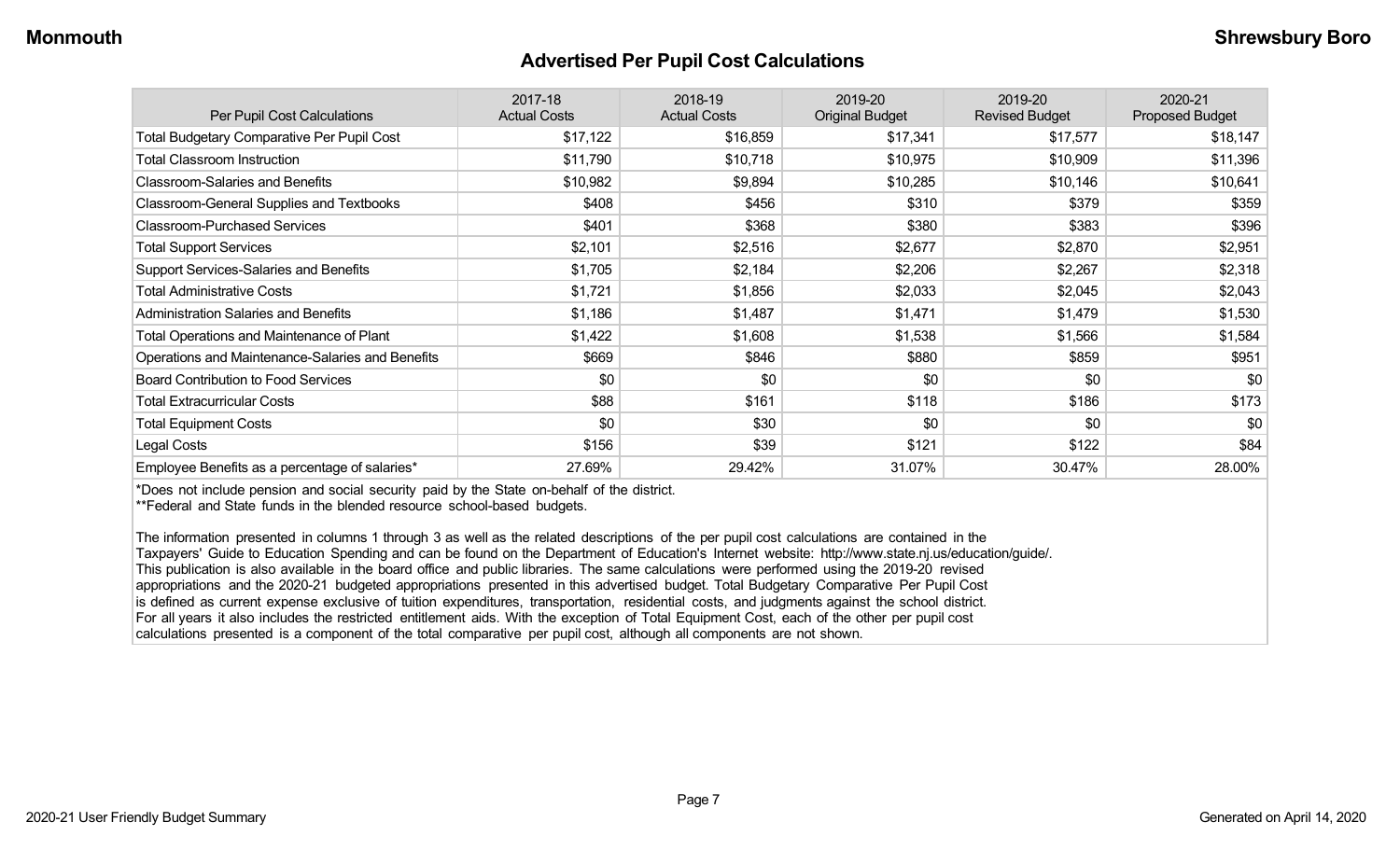# **Unusual Revenues and Appropriations**

| ∟ine i        |        |        |                                                                                                                               |
|---------------|--------|--------|-------------------------------------------------------------------------------------------------------------------------------|
| <b>Number</b> | Source | Amount | Explanation                                                                                                                   |
| 140           |        |        | Shrewsbury Borough Parents/Guardians 70,000 Estimated Prek Tuition for 7 full time PreK students as per current registrations |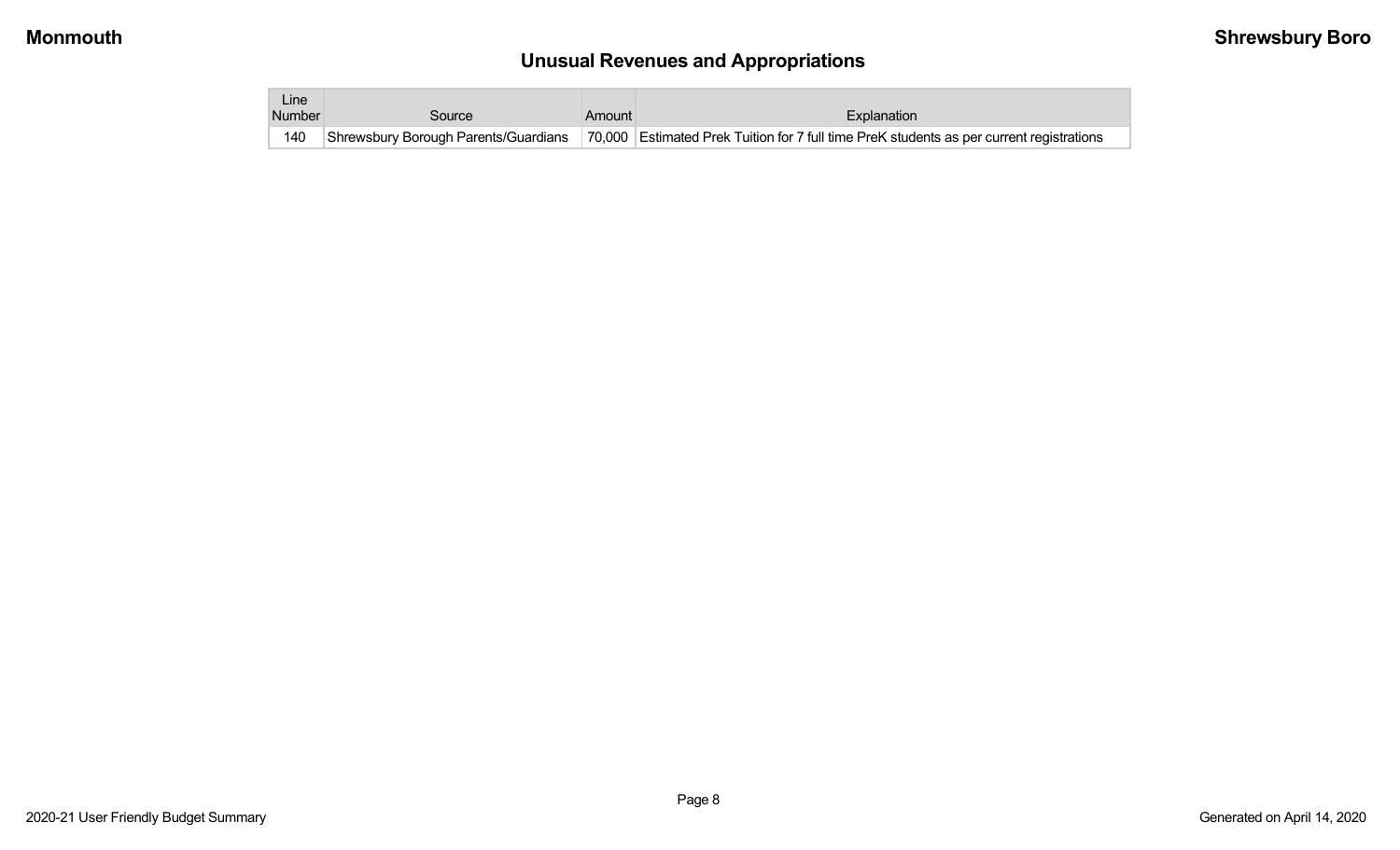#### **Shared Services**

| <b>Shared Service Category Type</b>            | <b>Shared Service Category Description</b>                                                                                     | Amount<br>Saved<br>(Optional) |
|------------------------------------------------|--------------------------------------------------------------------------------------------------------------------------------|-------------------------------|
| <b>Food Services</b>                           | Satellite Food Service from Red Bank Regional High School                                                                      | $\Omega$                      |
| Insurance Coverages and Benefits               | <b>MOCSSIF JIF</b>                                                                                                             |                               |
| Municipal/Public Works                         | Ongoing agreement to assist in snow removal, prep of athletic fields, shared purchasing where possible, School crossing guards |                               |
| <b>Others</b>                                  | ACES & ACT as Required                                                                                                         |                               |
|                                                | <b>MOESC Cooperative</b>                                                                                                       | $\mathbf{0}$                  |
| Purchasing                                     | <b>ESCNJ Cooperative</b>                                                                                                       |                               |
|                                                | Hunterdon County ESC - Cooperative Purchasing                                                                                  | $\mathbf{0}$                  |
|                                                | <b>MOESC</b>                                                                                                                   |                               |
| <b>Transportation Services, including Fuel</b> | Fuel Sharing with Shrewsbury Borough Municipality                                                                              | $\mathbf{0}$                  |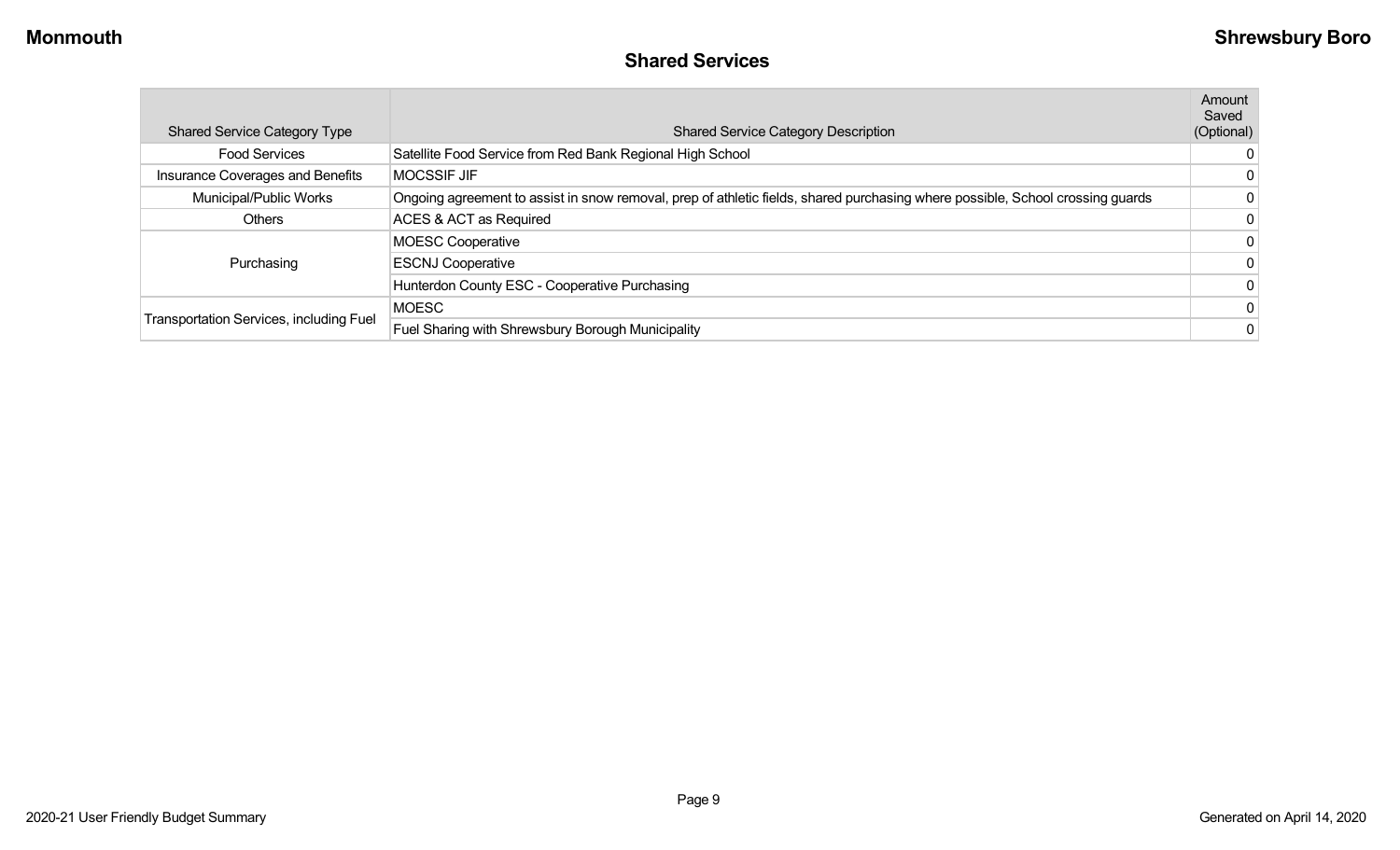#### **Estimated Tax Rates**

| Municipality    | Category                                                                                                           | Amount        |
|-----------------|--------------------------------------------------------------------------------------------------------------------|---------------|
|                 | (A) General Fund School Levy                                                                                       | 8,503,651     |
|                 | (D) Total School Levy                                                                                              | 8,756,727     |
|                 | (B) Estimated Net Taxable Valuation (as of 10/01/19)                                                               | 1,181,809,217 |
|                 | (H) Estimated Equalized Valuation (as of 10/01/19)                                                                 | 1,207,258,621 |
| Shrewsbury Boro | (C) Estimated 2020-21 General Fund School Tax Rate, Without Repayment of Debt or Adjustments=100x(A)/(B)           | 0.7195        |
|                 | (F) Estimated 2020-21 Total School Tax Rate, With Repayment of Debt and Adjustments=100x(D)/(B)                    | 0.7410        |
|                 | (I) Estimated 2020-21 Equalized General Fund School Tax Rate, Without Repayment of Debt or Adjustments=100x(A)/(H) | 0.7044        |
|                 | (L) Estimated 2020-21 Equalized Total School Tax Rate, With Repayment of Debt and Adjustments=100x(D)/(H)          | 0.7253        |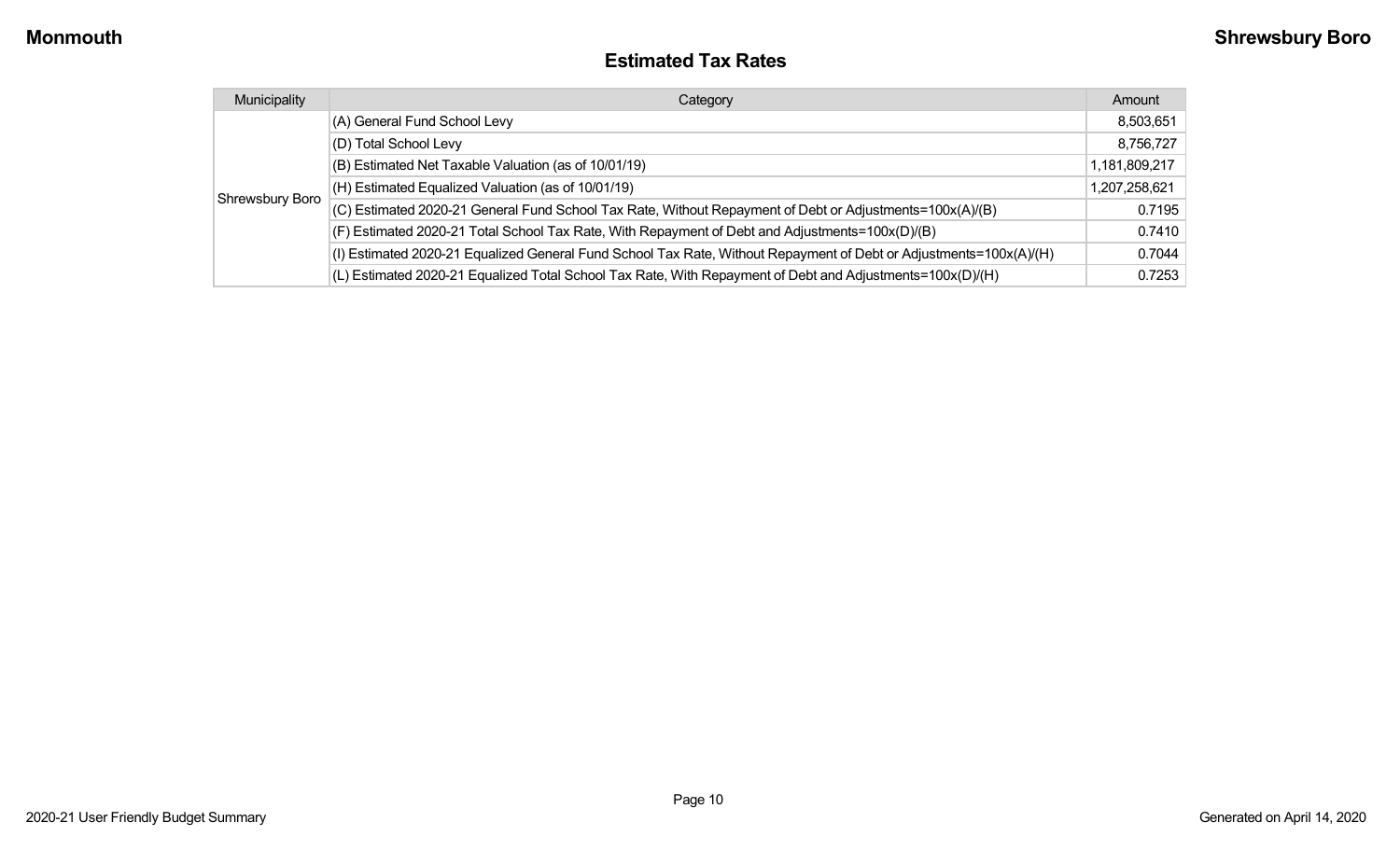| Name                    | Category                                                                                  | Measure                    |
|-------------------------|-------------------------------------------------------------------------------------------|----------------------------|
|                         | <b>Job Title</b>                                                                          | Superintendent             |
|                         | Job Title II                                                                              | Principal                  |
|                         | <b>Base Annual Salary Amount</b>                                                          | \$160,526                  |
|                         | Full-Time Equivalent (FTE)                                                                | 1.0                        |
|                         | Shared with Another District?                                                             | N                          |
|                         | <b>Shared County</b>                                                                      | None Reported              |
|                         | <b>Shared District</b>                                                                    | None Reported              |
|                         | <b>Job Title Other District</b>                                                           | None Reported              |
|                         | Member of Collective Bargaining Unit (CBU)?                                               | N                          |
|                         | <b>Beginning Date of Contract</b>                                                         | 07/01/18                   |
|                         | <b>End Date of Contract</b>                                                               | 06/30/23                   |
|                         | <b>Contracted Number of Annual Work Days</b>                                              | 260                        |
|                         | <b>Contracted Number of Annual Vacation Days</b>                                          | 25                         |
|                         | <b>Contracted Number of Annual Sick Days</b>                                              | 12                         |
| <b>Brent MacConnell</b> | Contracted Number of Annual Personal Days                                                 | 4                          |
|                         | <b>Contracted Number of Annual Consulting Days</b>                                        | $\Omega$                   |
|                         | Number of Other Contracted Non-Working Days                                               | 92                         |
|                         | Description of Other Contracted Non-Working Days                                          | None Reported              |
|                         | <b>Total Allowances Amount</b>                                                            | \$2,000                    |
|                         | <b>Total Bonuses Amount</b>                                                               | \$0                        |
|                         | <b>Total Stipends Amount</b>                                                              | \$0                        |
|                         | District Contributions Above Teacher Contract for Insurance (Health, Dental, Life, Other) | \$0                        |
|                         | District Contributions Above Teacher Contract for Retirement Plans                        | \$0                        |
|                         | <b>Total Contractual Post-Employment Benefit Amount</b>                                   | \$15,000                   |
|                         | Contractual Post-Employment Benefit Description of Payout of Sick days                    | Upon Retirement            |
|                         | Contractual Post-Employment Benefit Description of Payout of Vacation days                | No Payout of Vacation Days |
|                         | Contractual Post-Employment Benefit Description of Payout of Personal days                | No Payout of Personal Days |
|                         | Contractual Post-Employment Benefit Description of Other Benefits 1                       | None Reported              |
|                         | Contractual Post-Employment Benefit Description of Other Benefits 2                       | None Reported              |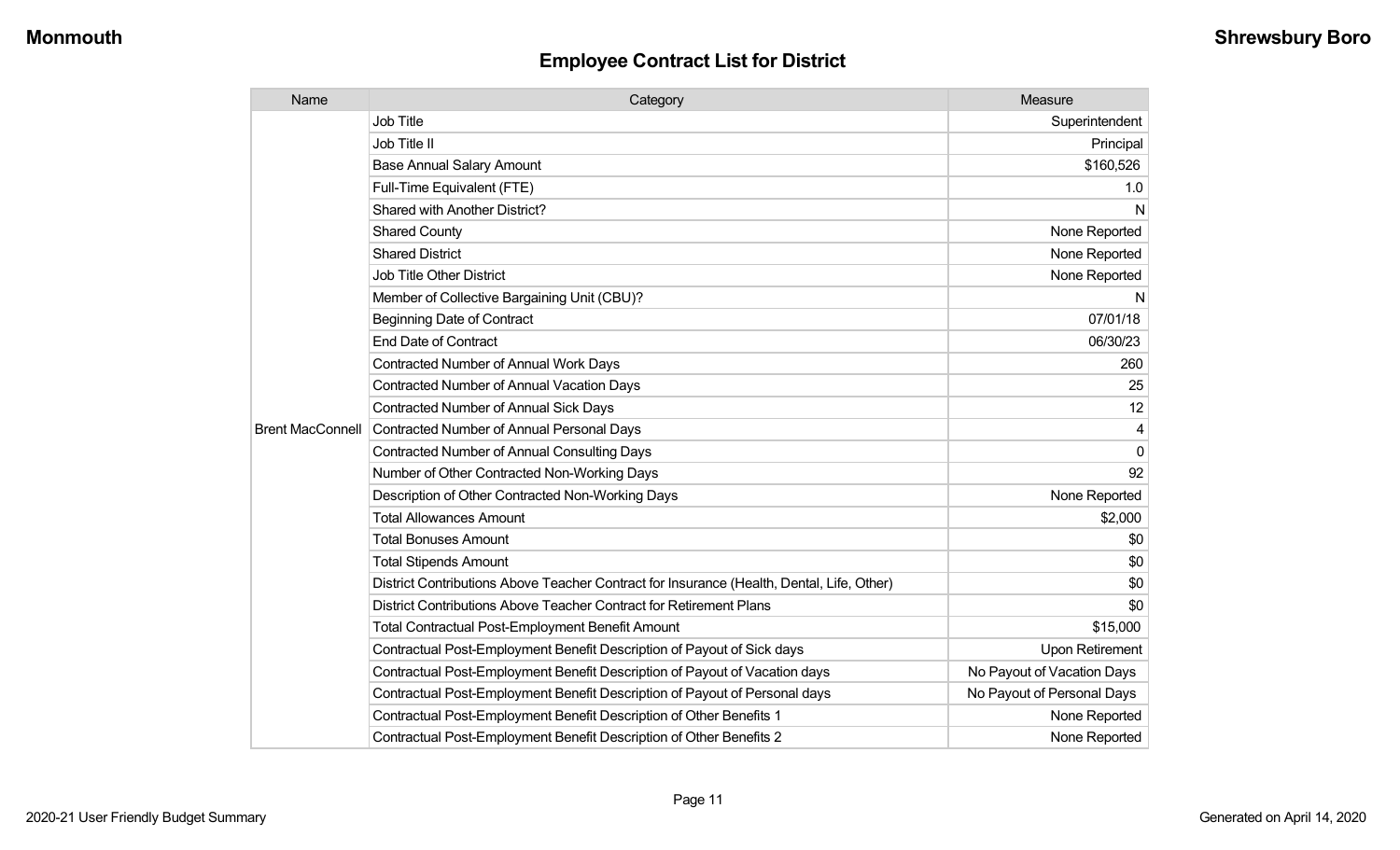| Name                    | Category                                                                                 | Measure                       |
|-------------------------|------------------------------------------------------------------------------------------|-------------------------------|
|                         | Contractual Post-Employment Benefit Description of Other Benefits 3                      | None Reported                 |
|                         | Total Other/In-Kind Remuneration Amount                                                  | \$0                           |
|                         | Description of Other/In-Kind Remuneration Annual Option to Buyback Sick Time in Cash     | None Reported                 |
|                         | Description of Other/In-Kind Remuneration Annual Option to Buyback Vacation Time in Cash | None Reported                 |
|                         | Description of Other/In-Kind Remuneration Annual Option to Buyback Personal Time in Cash | None Reported                 |
| <b>Brent MacConnell</b> | Description of Other/In-Kind Remuneration Annual Option to Other Remuneration 1          | None Reported                 |
|                         | Description of Other/In-Kind Remuneration Annual Option to Other Remuneration 2          | None Reported                 |
|                         | Description of Other/In-Kind Remuneration Annual Option to Other Remuneration 3          | None Reported                 |
|                         | <b>Additional Comment 1</b>                                                              | None Reported                 |
|                         | <b>Additional Comment 2</b>                                                              | None Reported                 |
|                         | <b>Additional Comment 3</b>                                                              | None Reported                 |
|                         | <b>Job Title</b>                                                                         | <b>Business Administrator</b> |
|                         | Job Title II                                                                             | None Reported                 |
|                         | <b>Base Annual Salary Amount</b>                                                         | \$145,944                     |
|                         | Full-Time Equivalent (FTE)                                                               | 1.0                           |
|                         | Shared with Another District?                                                            | N                             |
|                         | <b>Shared County</b>                                                                     | None Reported                 |
|                         | <b>Shared District</b>                                                                   | None Reported                 |
|                         | Job Title Other District                                                                 | None Reported                 |
|                         | Member of Collective Bargaining Unit (CBU)?                                              | N                             |
| Debi Avento             | <b>Beginning Date of Contract</b>                                                        | 07/01/19                      |
|                         | <b>End Date of Contract</b>                                                              | 06/30/20                      |
|                         | Contracted Number of Annual Work Days                                                    | 260                           |
|                         | <b>Contracted Number of Annual Vacation Days</b>                                         | 20                            |
|                         | <b>Contracted Number of Annual Sick Days</b>                                             | 12                            |
|                         | Contracted Number of Annual Personal Days                                                | 4                             |
|                         | Contracted Number of Annual Consulting Days                                              | $\Omega$                      |
|                         | Number of Other Contracted Non-Working Days                                              | 92                            |
|                         | Description of Other Contracted Non-Working Days                                         | None Reported                 |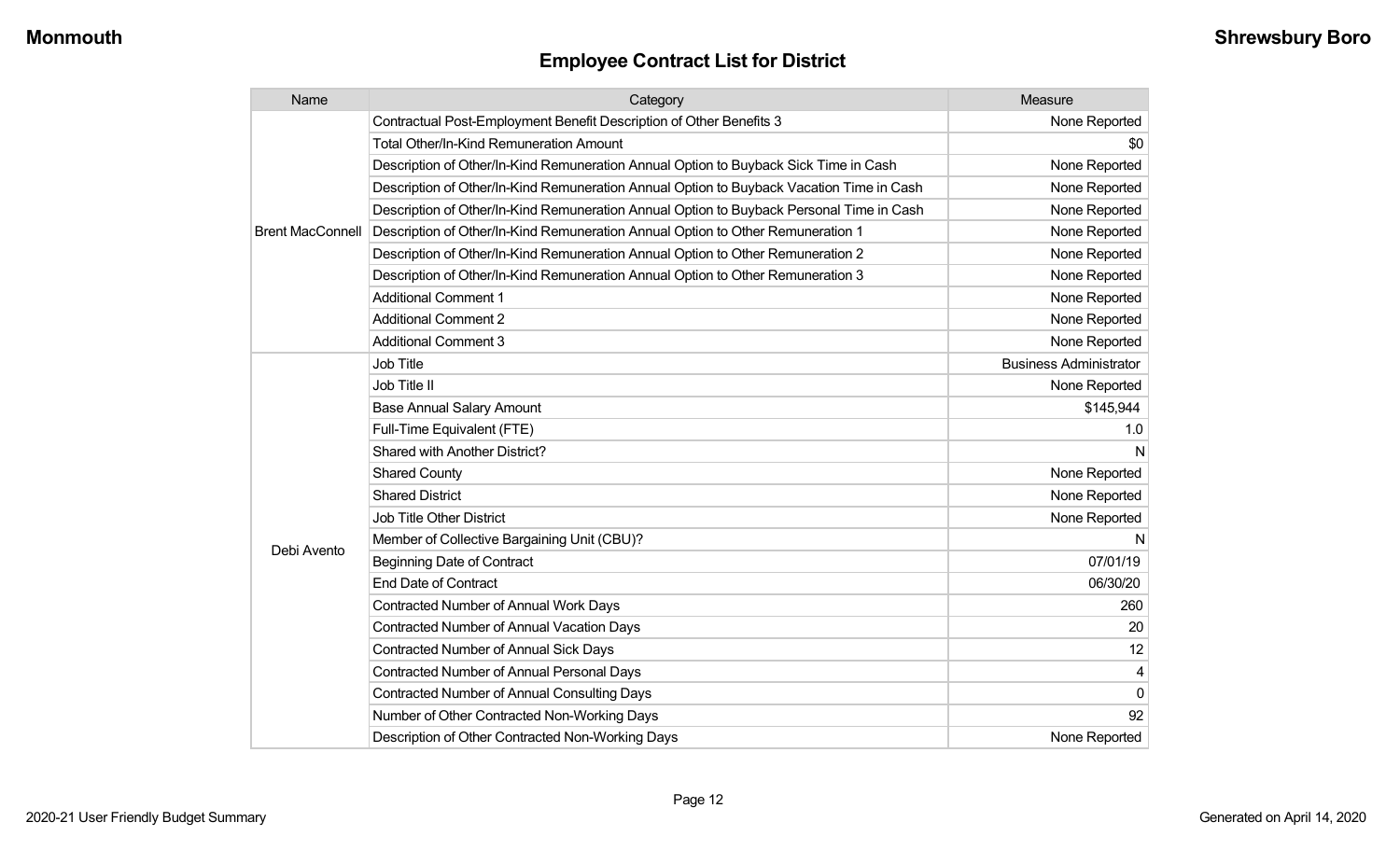| Name         | Category                                                                                  | Measure                       |
|--------------|-------------------------------------------------------------------------------------------|-------------------------------|
|              | <b>Total Allowances Amount</b>                                                            | \$5,200                       |
|              | <b>Total Bonuses Amount</b>                                                               | \$0                           |
|              | <b>Total Stipends Amount</b>                                                              | \$0                           |
|              | District Contributions Above Teacher Contract for Insurance (Health, Dental, Life, Other) | \$652                         |
|              | District Contributions Above Teacher Contract for Retirement Plans                        | \$0                           |
|              | <b>Total Contractual Post-Employment Benefit Amount</b>                                   | \$43,067                      |
|              | Contractual Post-Employment Benefit Description of Payout of Sick days                    | Upon Separation or Retirement |
|              | Contractual Post-Employment Benefit Description of Payout of Vacation days                | Upon Separation or Retirement |
|              | Contractual Post-Employment Benefit Description of Payout of Personal days                | No Payout of Personal Days    |
|              | Contractual Post-Employment Benefit Description of Other Benefits 1                       | None Reported                 |
|              | Contractual Post-Employment Benefit Description of Other Benefits 2                       | None Reported                 |
| Debi Avento  | Contractual Post-Employment Benefit Description of Other Benefits 3                       | None Reported                 |
|              | Total Other/In-Kind Remuneration Amount                                                   | \$0                           |
|              | Description of Other/In-Kind Remuneration Annual Option to Buyback Sick Time in Cash      | None Reported                 |
|              | Description of Other/In-Kind Remuneration Annual Option to Buyback Vacation Time in Cash  | None Reported                 |
|              | Description of Other/In-Kind Remuneration Annual Option to Buyback Personal Time in Cash  | None Reported                 |
|              | Description of Other/In-Kind Remuneration Annual Option to Other Remuneration 1           | None Reported                 |
|              | Description of Other/In-Kind Remuneration Annual Option to Other Remuneration 2           | None Reported                 |
|              | Description of Other/In-Kind Remuneration Annual Option to Other Remuneration 3           | None Reported                 |
|              | <b>Additional Comment 1</b>                                                               | None Reported                 |
|              | <b>Additional Comment 2</b>                                                               | None Reported                 |
|              | <b>Additional Comment 3</b>                                                               | None Reported                 |
|              | Job Title                                                                                 | Information Technology        |
| Donna Leston | Job Title II                                                                              | None Reported                 |
|              | <b>Base Annual Salary Amount</b>                                                          | \$76,389                      |
|              | Full-Time Equivalent (FTE)                                                                | 1.0                           |
|              | Shared with Another District?                                                             | N                             |
|              | <b>Shared County</b>                                                                      | None Reported                 |
|              | <b>Shared District</b>                                                                    | None Reported                 |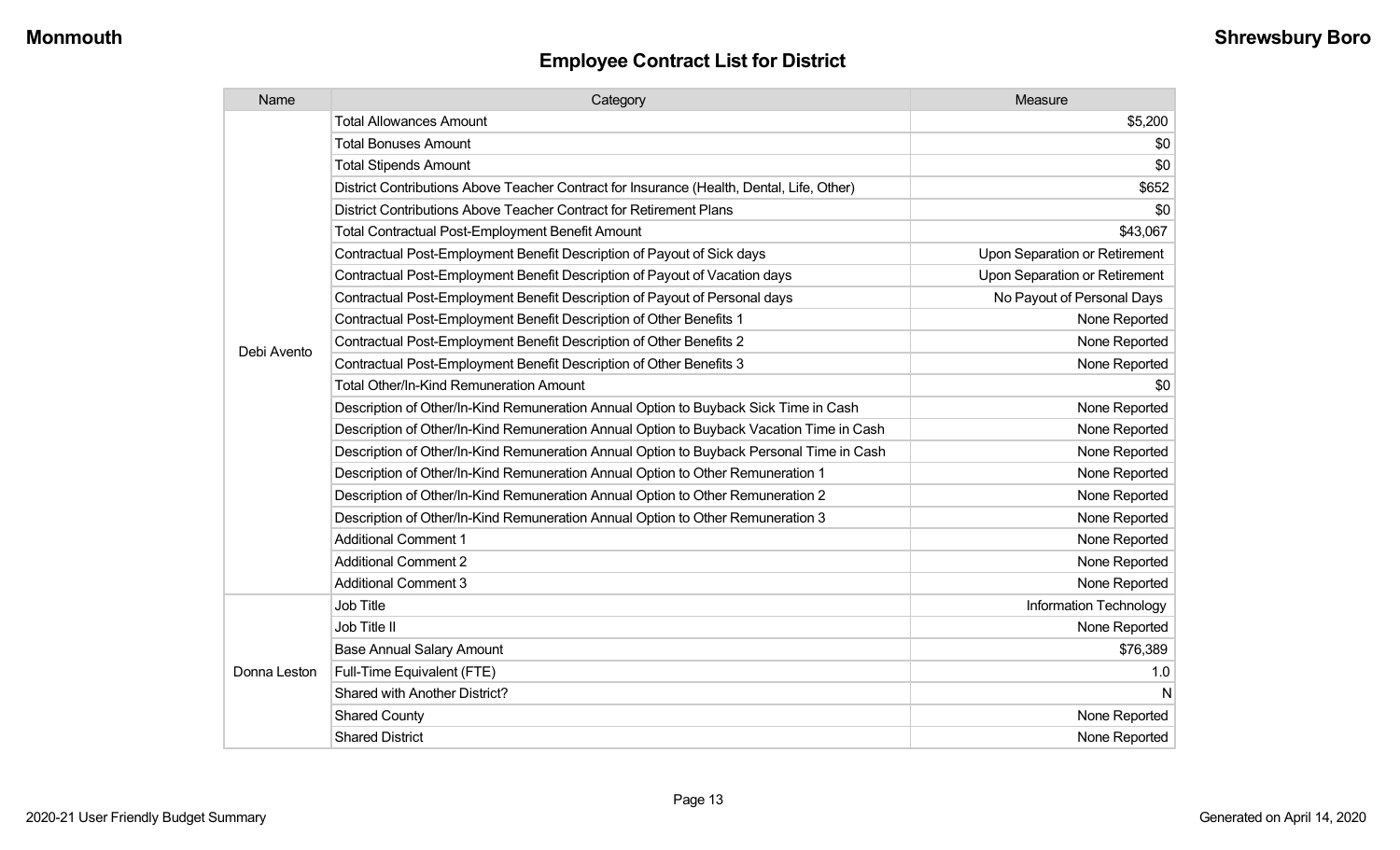| Name         | Category                                                                                  | Measure                      |
|--------------|-------------------------------------------------------------------------------------------|------------------------------|
|              | <b>Job Title Other District</b>                                                           | None Reported                |
|              | Member of Collective Bargaining Unit (CBU)?                                               | $\mathsf{N}$                 |
|              | <b>Beginning Date of Contract</b>                                                         | 07/01/19                     |
|              | <b>End Date of Contract</b>                                                               | 06/30/20                     |
|              | <b>Contracted Number of Annual Work Days</b>                                              | 253                          |
|              | <b>Contracted Number of Annual Vacation Days</b>                                          | 10                           |
|              | <b>Contracted Number of Annual Sick Days</b>                                              | 12                           |
|              | <b>Contracted Number of Annual Personal Days</b>                                          | 4                            |
|              | <b>Contracted Number of Annual Consulting Days</b>                                        | $\overline{0}$               |
|              | Number of Other Contracted Non-Working Days                                               | 99                           |
|              | Description of Other Contracted Non-Working Days                                          | None Reported                |
|              | <b>Total Allowances Amount</b>                                                            | \$100                        |
|              | <b>Total Bonuses Amount</b>                                                               | \$0                          |
|              | <b>Total Stipends Amount</b>                                                              | \$0                          |
| Donna Leston | District Contributions Above Teacher Contract for Insurance (Health, Dental, Life, Other) | \$0                          |
|              | District Contributions Above Teacher Contract for Retirement Plans                        | \$0                          |
|              | <b>Total Contractual Post-Employment Benefit Amount</b>                                   | \$0                          |
|              | Contractual Post-Employment Benefit Description of Payout of Sick days                    | No payout of unused sick day |
|              | Contractual Post-Employment Benefit Description of Payout of Vacation days                | No payout of vacation days   |
|              | Contractual Post-Employment Benefit Description of Payout of Personal days                | No payout of personal days   |
|              | Contractual Post-Employment Benefit Description of Other Benefits 1                       | None Reported                |
|              | Contractual Post-Employment Benefit Description of Other Benefits 2                       | None Reported                |
|              | Contractual Post-Employment Benefit Description of Other Benefits 3                       | None Reported                |
|              | <b>Total Other/In-Kind Remuneration Amount</b>                                            | \$0                          |
|              | Description of Other/In-Kind Remuneration Annual Option to Buyback Sick Time in Cash      | None Reported                |
|              | Description of Other/In-Kind Remuneration Annual Option to Buyback Vacation Time in Cash  | None Reported                |
|              | Description of Other/In-Kind Remuneration Annual Option to Buyback Personal Time in Cash  | None Reported                |
|              | Description of Other/In-Kind Remuneration Annual Option to Other Remuneration 1           | None Reported                |
|              | Description of Other/In-Kind Remuneration Annual Option to Other Remuneration 2           | None Reported                |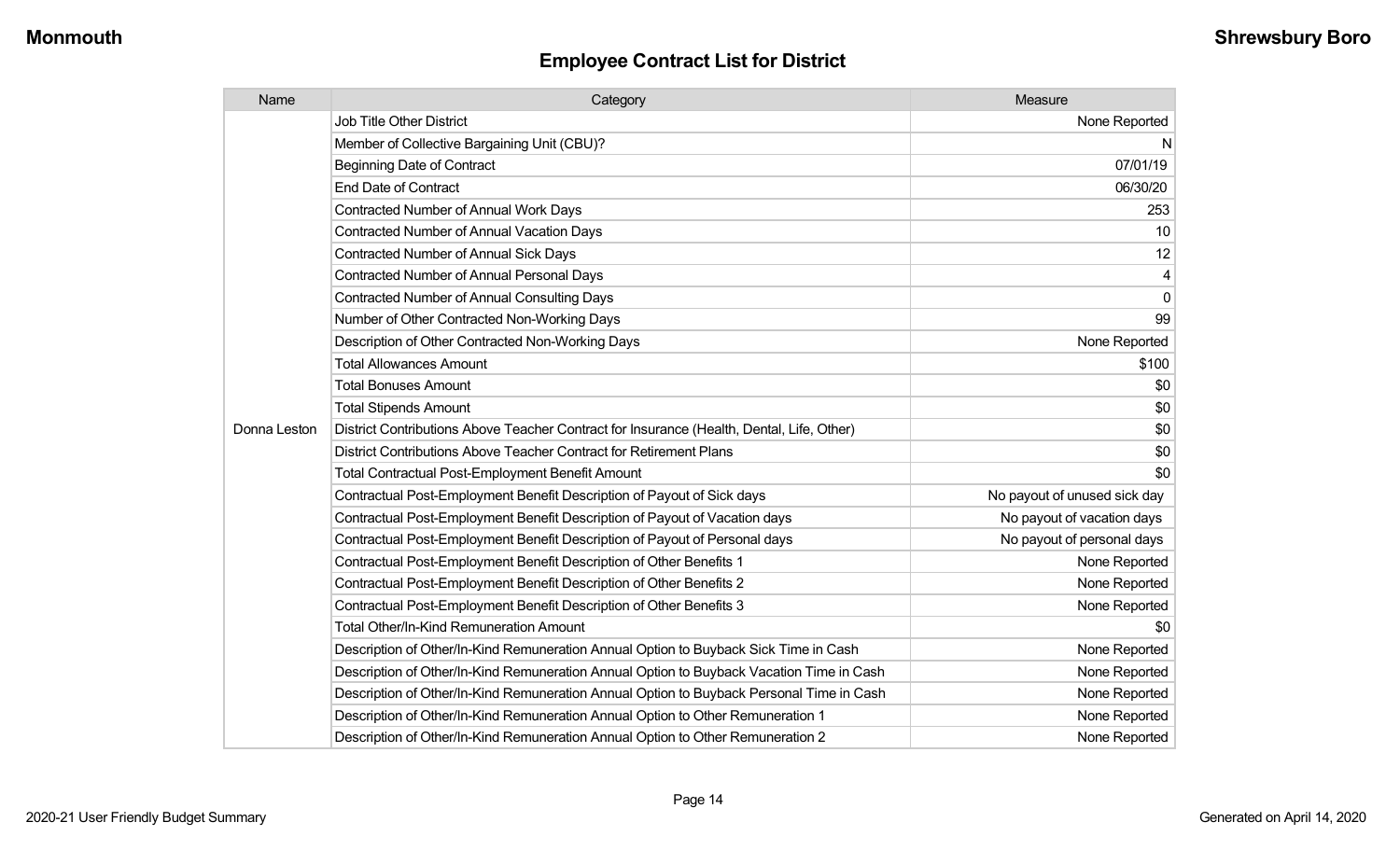| Name           | Category                                                                                  | Measure                                 |
|----------------|-------------------------------------------------------------------------------------------|-----------------------------------------|
| Donna Leston   | Description of Other/In-Kind Remuneration Annual Option to Other Remuneration 3           | None Reported                           |
|                | <b>Additional Comment 1</b>                                                               | None Reported                           |
|                | <b>Additional Comment 2</b>                                                               | None Reported                           |
|                | <b>Additional Comment 3</b>                                                               | None Reported                           |
|                | <b>Job Title</b>                                                                          | Coordinator/Director/Manager/Supervisor |
|                | Job Title II                                                                              | Supervisor: C&I                         |
|                | <b>Base Annual Salary Amount</b>                                                          | \$79,568                                |
|                | Full-Time Equivalent (FTE)                                                                | 1.0                                     |
|                | Shared with Another District?                                                             | N                                       |
|                | <b>Shared County</b>                                                                      | None Reported                           |
|                | <b>Shared District</b>                                                                    | None Reported                           |
|                | <b>Job Title Other District</b>                                                           | None Reported                           |
|                | Member of Collective Bargaining Unit (CBU)?                                               | N                                       |
|                | <b>Beginning Date of Contract</b>                                                         | 07/01/19                                |
|                | <b>End Date of Contract</b>                                                               | 06/30/20                                |
|                | <b>Contracted Number of Annual Work Days</b>                                              | 260                                     |
| Jessica Wakula | Contracted Number of Annual Vacation Days                                                 | 20                                      |
|                | <b>Contracted Number of Annual Sick Days</b>                                              | 12                                      |
|                | <b>Contracted Number of Annual Personal Days</b>                                          |                                         |
|                | <b>Contracted Number of Annual Consulting Days</b>                                        | $\Omega$                                |
|                | Number of Other Contracted Non-Working Days                                               | 92                                      |
|                | Description of Other Contracted Non-Working Days                                          | None Reported                           |
|                | <b>Total Allowances Amount</b>                                                            | \$6,200                                 |
|                | <b>Total Bonuses Amount</b>                                                               | \$0                                     |
|                | <b>Total Stipends Amount</b>                                                              | \$0                                     |
|                | District Contributions Above Teacher Contract for Insurance (Health, Dental, Life, Other) | \$0                                     |
|                | District Contributions Above Teacher Contract for Retirement Plans                        | \$0                                     |
|                | <b>Total Contractual Post-Employment Benefit Amount</b>                                   | \$15,000                                |
|                | Contractual Post-Employment Benefit Description of Payout of Sick days                    | Up to upon retirement                   |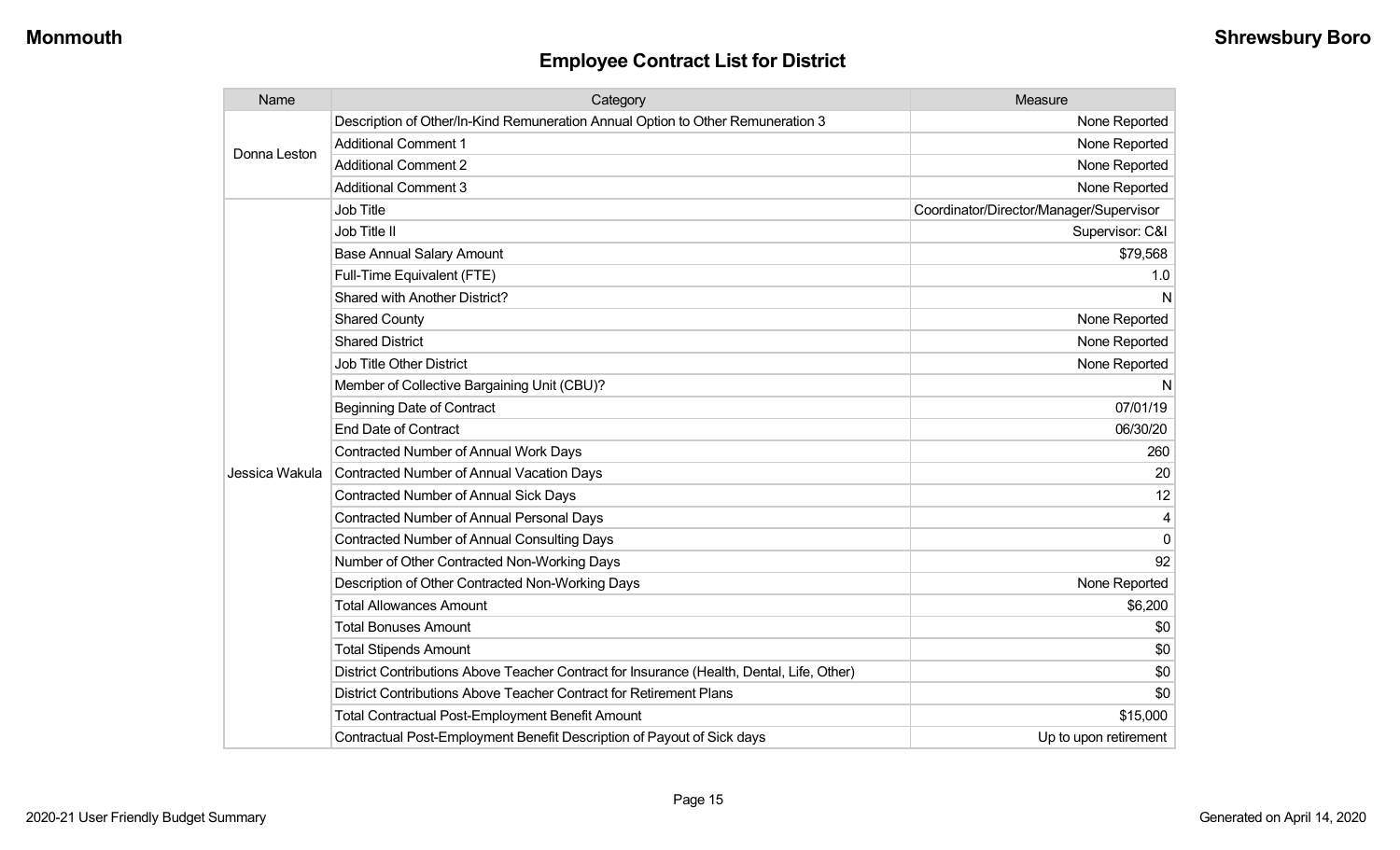| Name                | Category                                                                                 | Measure                                 |
|---------------------|------------------------------------------------------------------------------------------|-----------------------------------------|
|                     | Contractual Post-Employment Benefit Description of Payout of Vacation days               | No vacation day payout                  |
|                     | Contractual Post-Employment Benefit Description of Payout of Personal days               | No personal day payout                  |
|                     | Contractual Post-Employment Benefit Description of Other Benefits 1                      | None Reported                           |
|                     | Contractual Post-Employment Benefit Description of Other Benefits 2                      | None Reported                           |
|                     | Contractual Post-Employment Benefit Description of Other Benefits 3                      | None Reported                           |
|                     | <b>Total Other/In-Kind Remuneration Amount</b>                                           | \$0                                     |
|                     | Description of Other/In-Kind Remuneration Annual Option to Buyback Sick Time in Cash     | None Reported                           |
| Jessica Wakula      | Description of Other/In-Kind Remuneration Annual Option to Buyback Vacation Time in Cash | None Reported                           |
|                     | Description of Other/In-Kind Remuneration Annual Option to Buyback Personal Time in Cash | None Reported                           |
|                     | Description of Other/In-Kind Remuneration Annual Option to Other Remuneration 1          | None Reported                           |
|                     | Description of Other/In-Kind Remuneration Annual Option to Other Remuneration 2          | None Reported                           |
|                     | Description of Other/In-Kind Remuneration Annual Option to Other Remuneration 3          | None Reported                           |
|                     | <b>Additional Comment 1</b>                                                              | None Reported                           |
|                     | <b>Additional Comment 2</b>                                                              | None Reported                           |
|                     | <b>Additional Comment 3</b>                                                              | None Reported                           |
|                     | <b>Job Title</b>                                                                         | Coordinator/Director/Manager/Supervisor |
|                     | Job Title II                                                                             | <b>Buildings &amp; Grounds</b>          |
|                     | <b>Base Annual Salary Amount</b>                                                         | \$79,694                                |
|                     | Full-Time Equivalent (FTE)                                                               | 1.0                                     |
|                     | Shared with Another District?                                                            | N                                       |
|                     | <b>Shared County</b>                                                                     | None Reported                           |
| <b>Mike Tillett</b> | <b>Shared District</b>                                                                   | None Reported                           |
|                     | <b>Job Title Other District</b>                                                          | None Reported                           |
|                     | Member of Collective Bargaining Unit (CBU)?                                              | N                                       |
|                     | <b>Beginning Date of Contract</b>                                                        | 07/01/19                                |
|                     | <b>End Date of Contract</b>                                                              | 06/30/20                                |
|                     | Contracted Number of Annual Work Days                                                    | 260                                     |
|                     | <b>Contracted Number of Annual Vacation Days</b>                                         | 20                                      |
|                     | <b>Contracted Number of Annual Sick Days</b>                                             | 12                                      |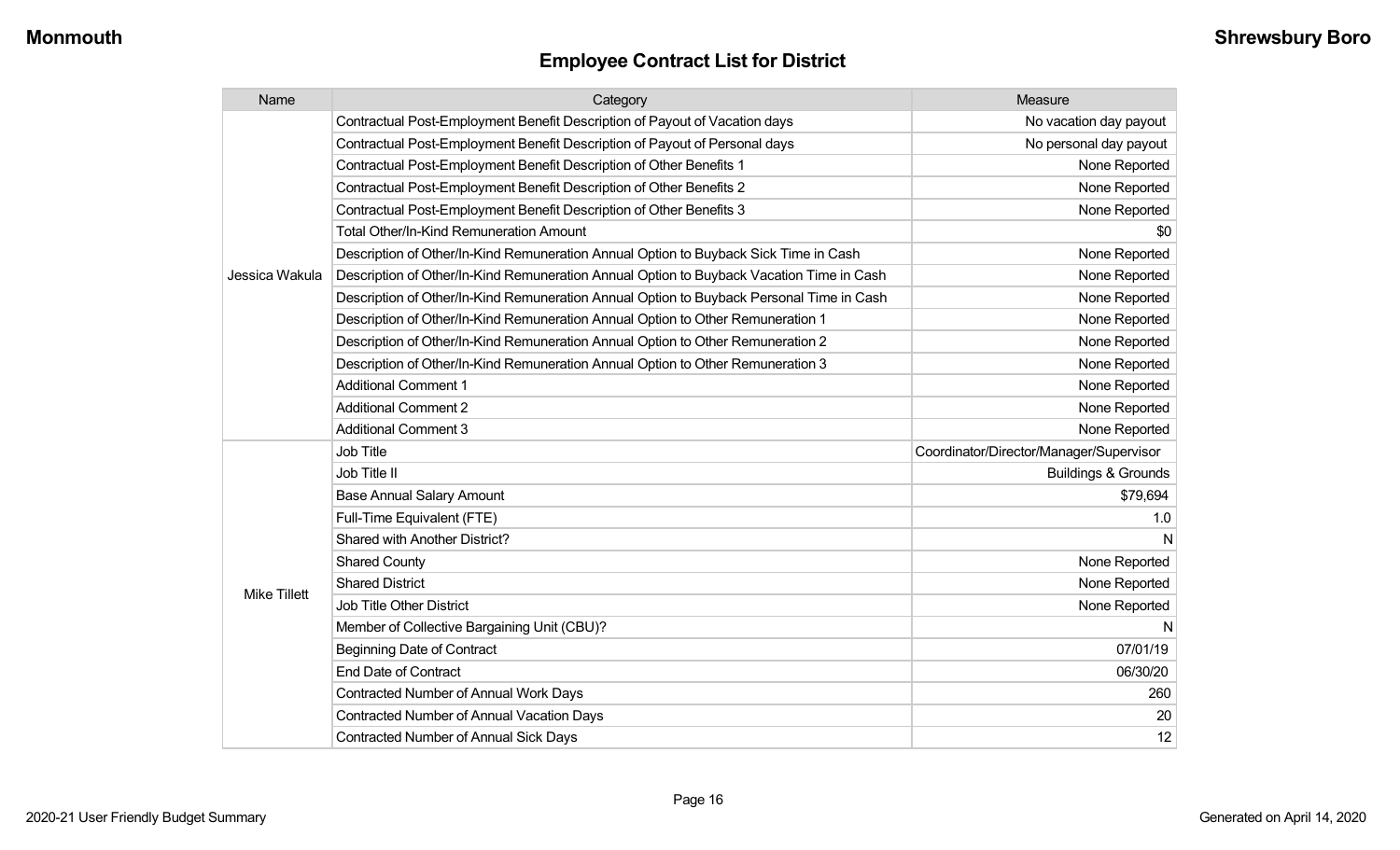| Name                | Category                                                                                  | Measure                       |
|---------------------|-------------------------------------------------------------------------------------------|-------------------------------|
|                     | <b>Contracted Number of Annual Personal Days</b>                                          | 4                             |
|                     | <b>Contracted Number of Annual Consulting Days</b>                                        | $\mathbf 0$                   |
|                     | Number of Other Contracted Non-Working Days                                               | 92                            |
|                     | Description of Other Contracted Non-Working Days                                          | None Reported                 |
|                     | <b>Total Allowances Amount</b>                                                            | \$780                         |
|                     | <b>Total Bonuses Amount</b>                                                               | \$0                           |
|                     | <b>Total Stipends Amount</b>                                                              | \$0                           |
|                     | District Contributions Above Teacher Contract for Insurance (Health, Dental, Life, Other) | \$0                           |
|                     | District Contributions Above Teacher Contract for Retirement Plans                        | \$0                           |
|                     | Total Contractual Post-Employment Benefit Amount                                          | \$0                           |
|                     | Contractual Post-Employment Benefit Description of Payout of Sick days                    | No payout of unused sick days |
|                     | Contractual Post-Employment Benefit Description of Payout of Vacation days                | No payout of vacation days    |
| <b>Mike Tillett</b> | Contractual Post-Employment Benefit Description of Payout of Personal days                | No payout of personal days    |
|                     | Contractual Post-Employment Benefit Description of Other Benefits 1                       | None Reported                 |
|                     | Contractual Post-Employment Benefit Description of Other Benefits 2                       | None Reported                 |
|                     | Contractual Post-Employment Benefit Description of Other Benefits 3                       | None Reported                 |
|                     | Total Other/In-Kind Remuneration Amount                                                   | \$0                           |
|                     | Description of Other/In-Kind Remuneration Annual Option to Buyback Sick Time in Cash      | None Reported                 |
|                     | Description of Other/In-Kind Remuneration Annual Option to Buyback Vacation Time in Cash  | None Reported                 |
|                     | Description of Other/In-Kind Remuneration Annual Option to Buyback Personal Time in Cash  | None Reported                 |
|                     | Description of Other/In-Kind Remuneration Annual Option to Other Remuneration 1           | None Reported                 |
|                     | Description of Other/In-Kind Remuneration Annual Option to Other Remuneration 2           | None Reported                 |
|                     | Description of Other/In-Kind Remuneration Annual Option to Other Remuneration 3           | None Reported                 |
|                     | <b>Additional Comment 1</b>                                                               | None Reported                 |
|                     | <b>Additional Comment 2</b>                                                               | None Reported                 |
|                     | <b>Additional Comment 3</b>                                                               | None Reported                 |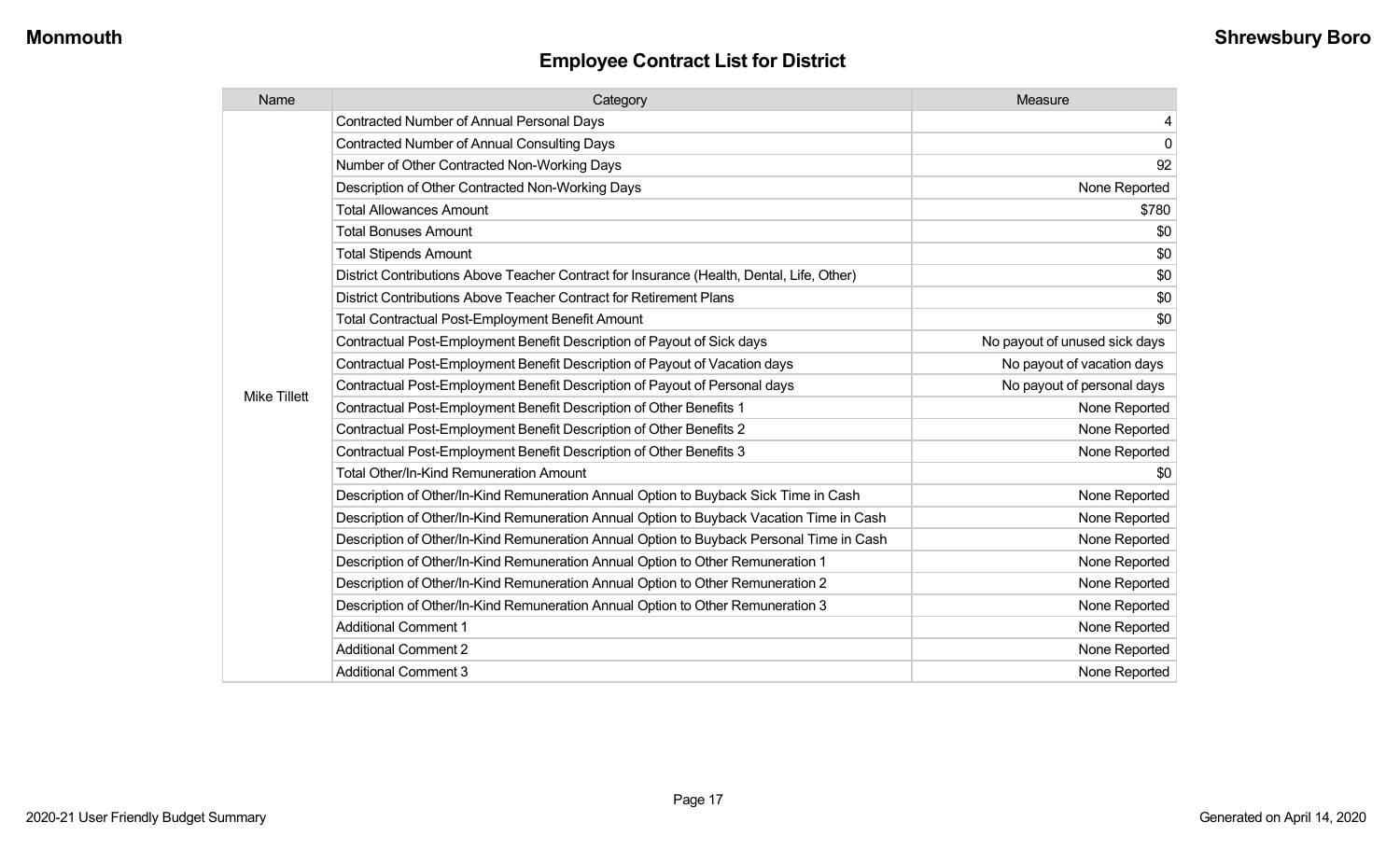| Name           | Category                                                                                  | Measure                                 |
|----------------|-------------------------------------------------------------------------------------------|-----------------------------------------|
|                | <b>Job Title</b>                                                                          | Coordinator/Director/Manager/Supervisor |
|                | Job Title II                                                                              | Supervisor: CST                         |
|                | <b>Base Annual Salary Amount</b>                                                          | \$90,177                                |
|                | Full-Time Equivalent (FTE)                                                                | 1.0                                     |
|                | <b>Shared with Another District?</b>                                                      | N                                       |
|                | <b>Shared County</b>                                                                      | None Reported                           |
|                | <b>Shared District</b>                                                                    | None Reported                           |
|                | <b>Job Title Other District</b>                                                           | None Reported                           |
|                | Member of Collective Bargaining Unit (CBU)?                                               | N                                       |
|                | <b>Beginning Date of Contract</b>                                                         | 07/01/19                                |
|                | <b>End Date of Contract</b>                                                               | 06/30/20                                |
|                | <b>Contracted Number of Annual Work Days</b>                                              | 260                                     |
|                | <b>Contracted Number of Annual Vacation Days</b>                                          | 20                                      |
|                | Contracted Number of Annual Sick Days                                                     | 12                                      |
| Roseanne Ansel | Contracted Number of Annual Personal Days                                                 | 4                                       |
|                | <b>Contracted Number of Annual Consulting Days</b>                                        | $\mathbf 0$                             |
|                | Number of Other Contracted Non-Working Days                                               | 92                                      |
|                | Description of Other Contracted Non-Working Days                                          | None Reported                           |
|                | <b>Total Allowances Amount</b>                                                            | \$13,500                                |
|                | <b>Total Bonuses Amount</b>                                                               | \$0                                     |
|                | <b>Total Stipends Amount</b>                                                              | \$0                                     |
|                | District Contributions Above Teacher Contract for Insurance (Health, Dental, Life, Other) | \$0                                     |
|                | District Contributions Above Teacher Contract for Retirement Plans                        | \$0                                     |
|                | <b>Total Contractual Post-Employment Benefit Amount</b>                                   | \$15,000                                |
|                | Contractual Post-Employment Benefit Description of Payout of Sick days                    | Up to upon retirement                   |
|                | Contractual Post-Employment Benefit Description of Payout of Vacation days                | No vacation day payout                  |
|                | Contractual Post-Employment Benefit Description of Payout of Personal days                | No Personal day payout                  |
|                | Contractual Post-Employment Benefit Description of Other Benefits 1                       | None Reported                           |
|                | Contractual Post-Employment Benefit Description of Other Benefits 2                       | None Reported                           |